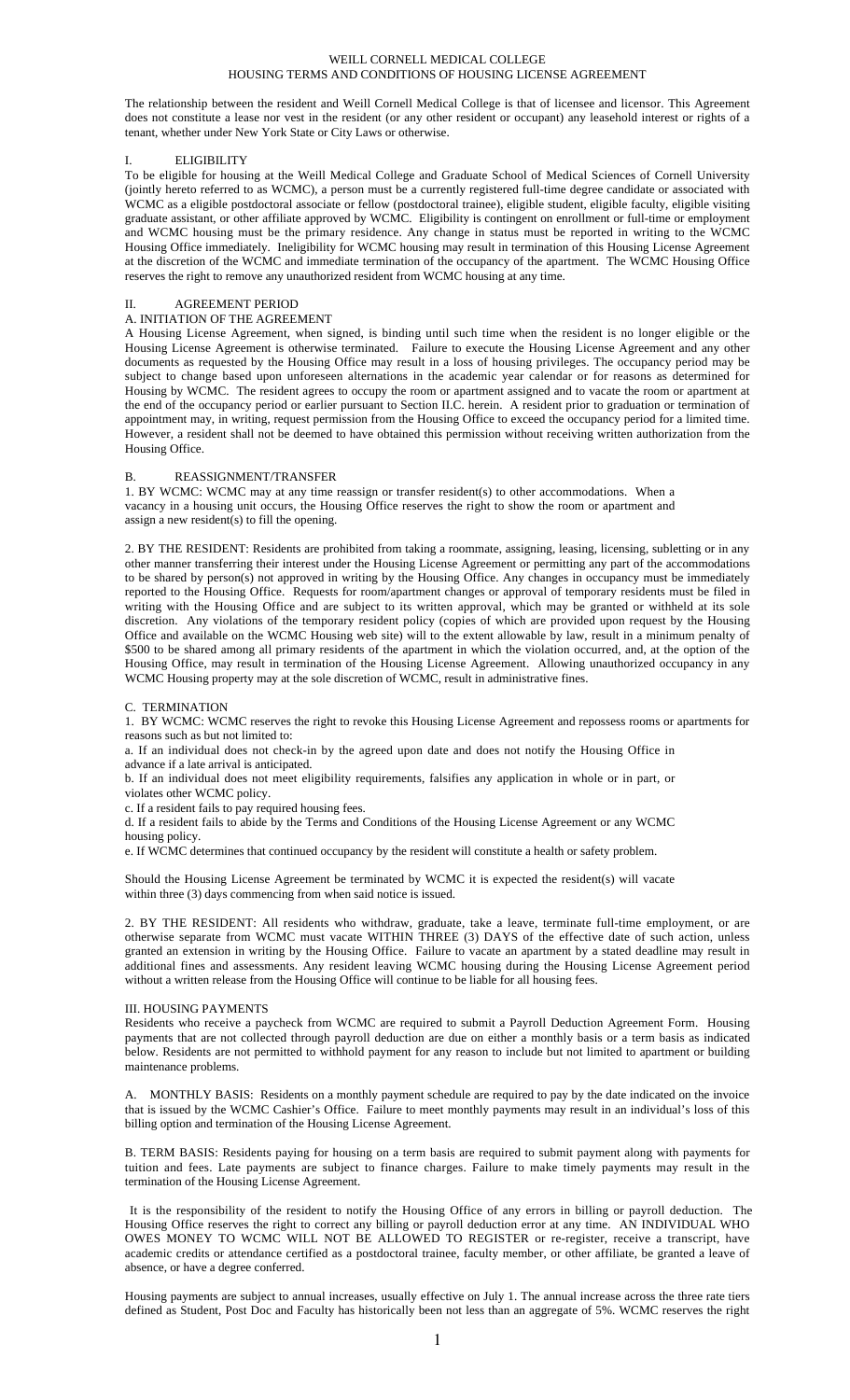to apply different rates to each tier. WCMC reserves the right to adjust housing charges before or during the term of the Housing License Agreement. Housing charges, credits, and refunds are prorated by the quarters of the month as determined by cutoff dates established by the Housing Office.

# IV. CONDITIONS OF OCCUPANCY

The rules, regulations and policies of WCMC and the Housing Office now in effect or hereafter enacted are made a part of the Housing License Agreement; occupancy implies acceptance of the rules and regulations. Restrictions on occupancy levels exist and eligibility of secondary residents is subject to the *Policy on Family Housing*. The Housing Office must approve in writing, all residents and guests in advance.

In the event individuals that do not independently meet the conditions of eligibility for housing are approved to reside within the same room/apartment with a primary resident as defined by WCMC policy, the primary resident is responsible for said individuals, including, but not limited to, providing proper supervision, controlling noise levels, reimbursing for damages, and assuring that all WCMC policies, rules and regulations are observed. Any additional documentation required by the Housing Office must be submitted prior to check-in. It is the responsibility of the resident to report to the Housing Office as soon as possible any change of status or information previously provided pursuant to the Housing License Agreement.

# A. CHECK-IN REQUIREMENTS

Upon check-in, a signed Housing License Agreement must be on file or executed. Each resident will receive appropriate keys. Only permanent residents as approved by the Housing Office are authorized to possess keys; keys may not be duplicated. Upon check-in it is the responsibility of the resident to notify the Housing Office immediately of any maintenance or housekeeping problems.

If specific utilities are not included in the monthly license fee, it is the responsibility of the resident to contact appropriate utility and service vendors for necessary hook-up/installation. The resident is liable for all costs in connection with the installation and operation of all utilities including, but not limited to, telephone, electricity (when applicable) and cable television. The Housing Office is not responsible for damage to existing service hardware (e.g. telephone lines, cables, etc.).

# B. DAMAGE OR LOSS LIABILITY

Residents are liable for any damage and/or loss to the room or apartment and furnishings and for any other damage or loss caused by them to any other WCMC property. Damage or loss must be reported promptly to the Housing Office. When it cannot be determined which resident is responsible for damage or loss, the cost/repair of replacement may be charged equally to all residents residing in the damaged unit (i.e. room, apartment, floor, bldg.) during the Agreement period.

# C. INSPECTION ALLOWANCES

WCMC reserves the right to inspect rooms or apartments in an emergency or for reasons such as but not limited to sanitation and life safety concerns, to make and inspect for repairs, furnishings, inventory, pets and unauthorized occupants. Inspections will be made at reasonable times with advance notice except when necessary or in emergency situations.

# D. RESPONSIBILITIES FOR ROOM AND APARTMENT CARE

The resident is responsible for room or apartment cleaning, removing waste materials regularly, maintaining satisfactory sanitation and fire safety standards and promptly reporting needed repairs. Residents must refrain from defacing walls or floors. It is recommended wall mounting adhesive products that are designed not to destroy wallboard or painted surfaces be used to hang items. The installations of shelving and similar items that may require large nails, screws or wall anchors are prohibited. Murals, drawings or paintings of any kind are prohibited directly on walls, ceilings, closets, cabinets, etc.

## E. RESPONSIBILITIES FOR FURNISHINGS

It is prohibited for residents to remove WCMC furnishings from any building and such action will be subject to prosecution under applicable law, fines as well as WCMC disciplinary action. Residents may not dismantle, paint, replace, remove or in any way deface furnishings, fixtures or doors. All furnishings supplied by WCMC must be in the assigned unit at check out.

# F. CHECK-OUT REQUIREMENTS

The procedures listed below and those published by the Housing Office must be followed for proper checkout to occur. Failure to follow proper checkout guidelines may result in continued housing charges.

1. NOTIFICATION: Residents must notify in writing the Housing Office of their intent to vacate at least one (1) month prior to their anticipated check-out date. Failure to do so may result in a charge of not less than one (1) month's housing fee. Rooms and apartments will be inspected after check out and residents will be billed for damages.

2. KEYS: All keys must be labeled and returned directly to the Housing Office. The later of the date that the keys are received by the Housing Office or the date the apartment is completely vacated will be the official check-out date and all charges will be prorated to this date. Keys shall not be given directly to roommates, new occupants of the apartment, or any other individual. Costs for lock changes and key replacements will be billed to the resident at the then current rate.

3. HOUSING ID BADGES: Residents agree to display valid ID badges to enter Housing buildings. Housing ID badges must be relinquished upon checkout. Failure to return ID badges may result in additional administrative charges.

4. APARTMENT CLEANING/DAMAGES: All refuse and materials must be discarded and the room/apartment must be left clean. Any additional cleaning required, removal of personal property, and/or any loss/damage to assigned spaces will be billed to the appropriate individual(s). Charges for damage to common areas will be distributed equally among all primary occupants residing in the apartment during the term of the agreement unless it is agreed by all such primary occupants that said damages are to be assigned to a specific individual(s). WCMC is not responsible for any personal or other property left in an apartment/room beyond the official check-out date as defined in Section F Item 2 has and may dispose of any such property as it sees fit.

5. FAILURE TO VACATE: In the event any resident fails to vacate as required by this Agreement, such resident(s) will be liable for any and all damages and costs (including attorney's fees) due to such failure to vacate. In addition, WCMC reserves the right to impose administrative fines and take any other action.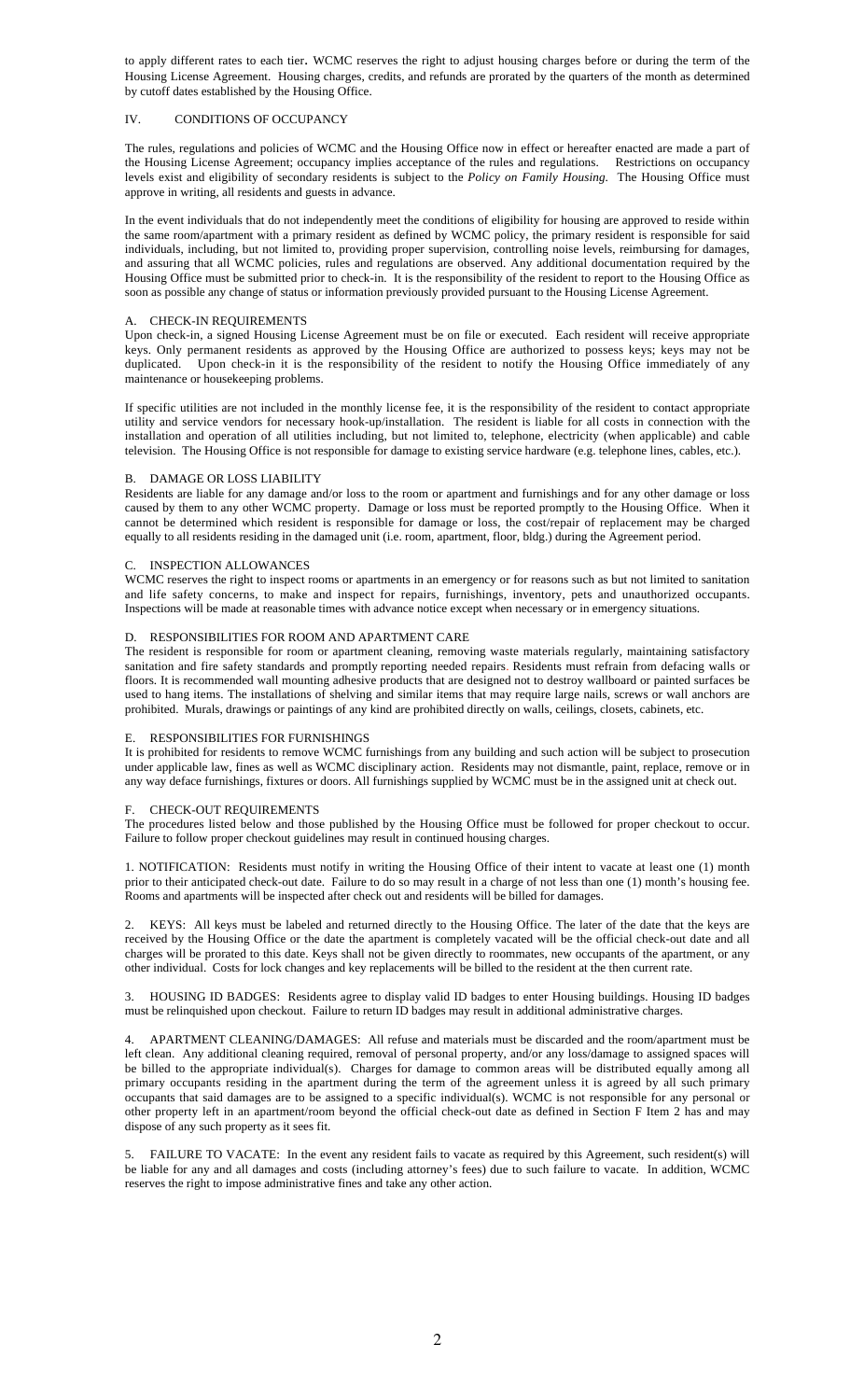# V. RESTRICTIONS

## A. ALTERATIONS/REPAIRS TO EXISTING FACILITIES

Residents cannot make alternations to their living space and will be charged for unauthorized alterations. These include, but are not limited to the installation of different fixtures, carpet installation or removal, elimination or change of existing structure (e.g., doors, walls, cabinets) or any mechanical or other type of repair. Although painting by the resident in not encouraged, units must be returned to their original color and finish and condition at check out. Without limiting the generality of the foregoing, residents shall be responsible for all costs incurred to restore the space to its required condition.

### B. APPLIANCES AND FURNISHINGS

Residents may NOT install or use air conditioners, heaters, additional refrigerators, waterbeds, laundry machines, hot plates, halogen lamps, dishwashers, garbage disposals, satellite dishes, antennae, or other major household appliances or other electrical equipment. Such items, if found, will be removed. Residents are responsible for replacing smoke detector batteries and maintaining the detector in good working order. Malfunctions (other than battery replacements) should be reported promptly. Residents will be charged the full replacement cost for any existing appliance or furniture that becomes damaged beyond repair (above normal wear and tear).

#### C. DELIVERIES/SERVICE CALLS

Residents must be present to receive deliveries or service calls and must personally escort delivery personnel to and from an apartment if item(s) are to be delivered "door to door." Housing staff cannot provide access to apartments, permit the transfer of keys to outside service people or take responsibility for delivered items.

### D. DISRUPTIONS/DISTURBANCES

Residents are prohibited from creating any disruptions or disturbances that interfere with other occupants or the operation of the building. It is the responsibility of occupants to initiate communication and address concerns regarding disruptions/disturbances directly with the individuals creating the disruption/disturbance.

#### E. FLAMMABLE MATERIALS/FIREARMS

The possession, storage or use of firearms, ammunition, gunpowder, fireworks, explosives, flammable materials, and other dangerous weapons or material is prohibited.

#### F. FOOD PREPARATION

Cooking is prohibited in any area within WCMC Housing, except kitchens that are specifically designed for such use. Any non-conforming food preparation appliance will be confiscated.

#### G. GUESTS

All guests must register. Residents must sign in any overnight guest however, no overnight guest may occupy WCMC housing for more than seven (7) consecutive nights without registering as a long term guest and receiving prior written approval from the WCMC Housing Office. Residents must have the consent of all other roommates before any guests can be invited. All guests must have photo identification. The approval and admittance of guests are subject to Housing Office policies. Residents are responsible to ensure their guests observe building security and access policies and all other WCMC rules and regulations. Residents harboring unauthorized guests are subject to administrative fines and possible removal from WCMC Housing.

# I. LOCKS AND KEYS

Strict key control is essential to the security of a building. Fines and possible disciplinary action will be initiated for improper usage of keys/locks (e.g. unauthorized key duplication or lock installation; improper key distribution; failure to return backup key; improper usage/misuse of backup key; etc.). Residents may not install or use additional locks or any other security device in rooms or apartments. Residents may not duplicate, lend or issue keys or access devices to any other individual. Costs for lock changes and key replacements will be billed to the resident(s) at the then current rate.

# J. OTHER REGULATIONS

Residents may not participate in any actions that are inconsistent with City, State or Federal regulations, laws or statutes. Residents of Southtown (Roosevelt Island) and any other WCMC property with house rules will abide by those rules, which may be amended from time to time. Violation of these rules, at the option of the Housing Office, may result in termination of the Housing License Agreement.

#### K. PETS

The keeping or presence of any pets in WCMC housing, except WCMC housing located on Roosevelt Island, is PROHIBITED. Violators will be subject to a fine and if pets have not been removed from the premises within two (2) days of receipt of notice from the Housing Office, this Housing Agreement may be terminated. Residents in WCMC Housing on Roosevelt Island (Southtown) must adhere to the house rules regarding pets.

#### L. RENOVATION AND MAINTENANCE PROJECTS

Residents may not refuse or interfere with renovations, repairs, or other projects. WCMC shall not be responsible for failure to provide heat, air conditioning, elevator services, lighting, plumbing or other services when prevented from doing so by strikes, acts of god, scheduled and unscheduled outages, or other reasons beyond its control. Residents do not have the right to withhold housing payments for periods when such services have not been available.

# M. ROUTINE APARTMENT MAINTENANCE

Residents initiate routine apartment maintenance repairs through the service request process. Service request forms are available at the Housing Office and the Lasdon and Olin Desks for this purpose. Routine apartment maintenance cannot be scheduled with individual occupants. Submitting a service request authorizes building personnel to enter an occupant's room/apartment in order to complete service or repairs.

#### N. SOLICITING

Soliciting and/or canvassing by outside organizations and individuals is prohibited. Residents or their guests shall not carry on any business from the premises.

# O. TRASH REMOVAL

Residents are responsible for placing trash in the proper building receptacles and for following all stated recycling guidelines. Failure to do so may result in occupants receiving NYC Sanitation Department fines or assessments by the Housing Office.

## P. WINDOWS

Apartment occupants with children must comply with New York City laws and regulations regarding window guards. All windows must have proper window guards or stoppers. Removal of these devices is prohibited. It is the responsibility of